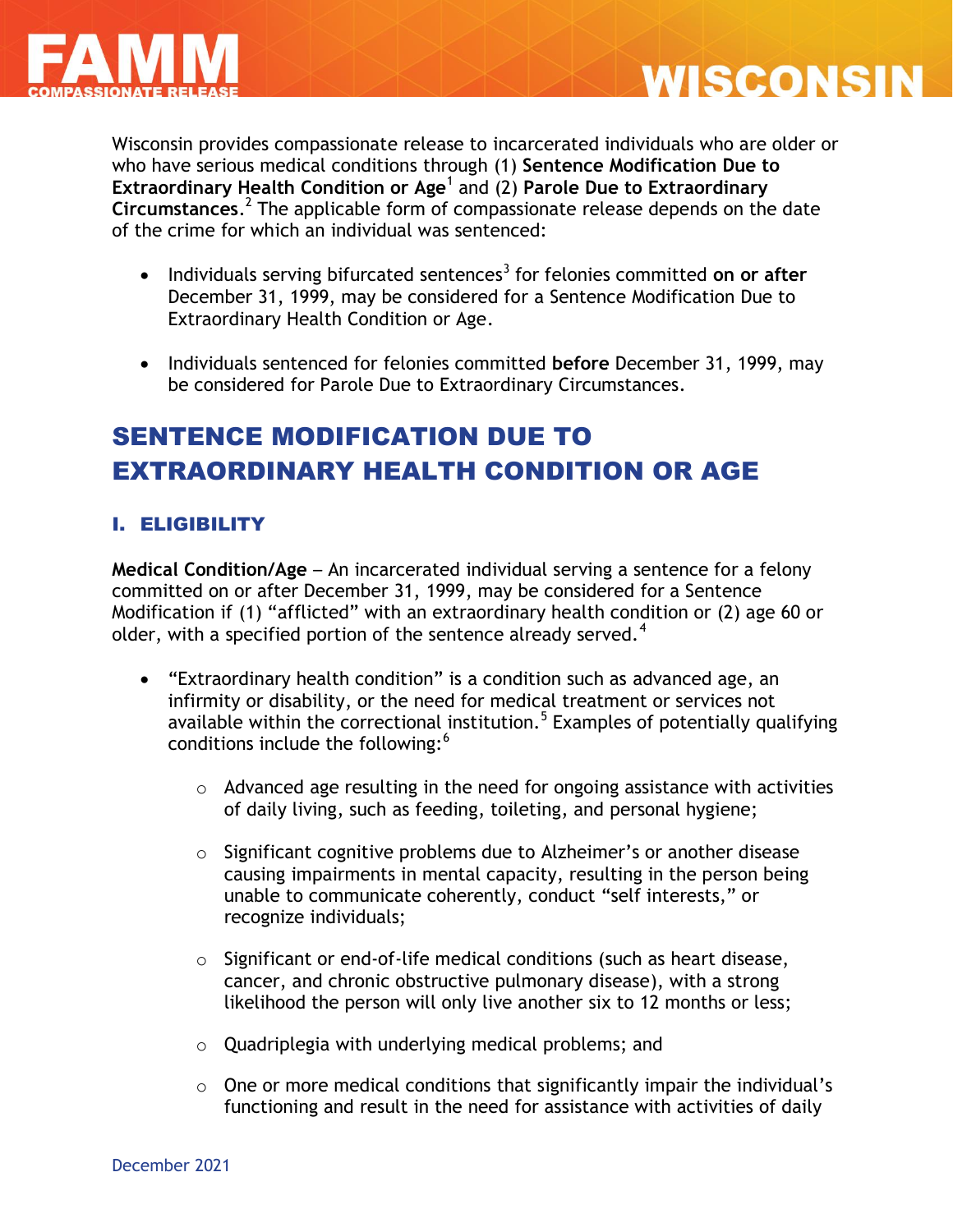living such as eating, toileting, walking, and transferring from a bed or chair.

 Age and Time Served – The individual is (1) age 60 or older, having served at least 10 years of the prison confinement portion of the bifurcated sentence;<sup>7</sup> or (2) age 65 or older, having served at least five years of the prison confinement portion of the bifurcated sentence.<sup>8</sup>

**Exclusions** – Individuals serving sentences for Class A or B felonies are not eligible for Sentence Modification Due to Extraordinary Health Condition or Age and Time Served.<sup>9</sup>

 Note that the statute states that only individuals who have committed Class B felonies are excluded; however, the Department regulation and policy also exclude individuals serving sentences for Class A felonies.<sup>10</sup>

### II. APPLICATION/REFERRAL

The incarcerated individual or an attorney, legal guardian, or person with the individual's Durable Power of Attorney for Health Care<sup>11</sup> may submit a *Petition to Modify Bifurcated Sentence: Geriatric/Extraordinary Health Condition* (Form DOC- $2501$ ). <sup>12</sup> The petition must be submitted to the appropriate Bureau of Offender Classification and Movement (BOCM) office along with a completed *Release Plan Information* form (Form DOC-745) and an *Authorization for Disclosure of Documents Related to Petition to Modify Bifurcated Sentence* (Form DOC-1163J).<sup>13</sup>

If petitioning on the basis of a health condition, the petition packet must also include affidavits from two physicians describing the incarcerated individual's diagnosis, symptoms, limitations in functioning, and prognosis.<sup>14</sup> The Department has an *Affidavit of Extraordinary Health Condition* form (Form DOC-3612) that physicians use to provide this information.<sup>15</sup>

### III. DOCUMENTATION AND ASSESSMENT

**Petition Review: Bureau of Offender Classification and Management** – BOCM staff review the petition and related documentation, ensuring that all the relevant forms and physicians' affidavits have been submitted.<sup>16</sup> Incomplete petitions are returned to the incarcerated individual (or person submitting on the individual's behalf) indicating the reason for the return, and that, once completed, everything can be resubmitted.<sup>17</sup> Once the packet is complete, BOCM staff obtain additional data on the incarcerated individual's most recent sentence computation, conviction information, and verification of time served.<sup>18</sup>

**Consultation and Notification: Offender Classification Specialist** – Based on the petition and related documents that BOCM staff gather, the facility's Offender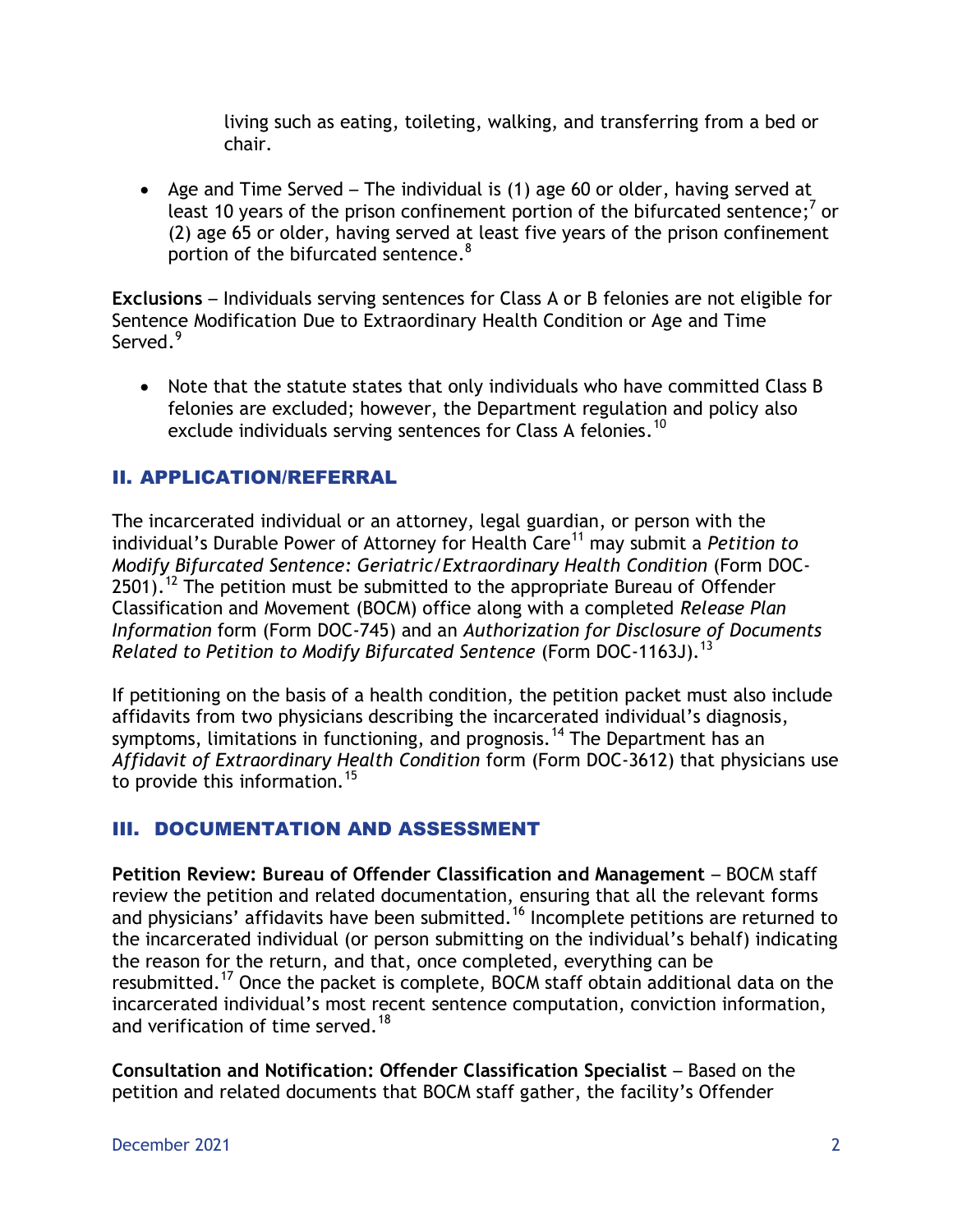Classification Specialist (OCS) consults with the regional OCS to determine whether the incarcerated individual meets the statutory requirements.<sup>19</sup>

- If the individual does **not** meet the eligibility criteria, the regional OCS completes the relevant forms listing the reason for ineligibility and returns the petition packet to the individual (or person who filed the *Petition to Modify Bifurcated Sentence*). 20
- If the incarcerated person **does** meet the eligibility criteria, the regional OCS notifies the following individuals: the appropriate Warden or Warden's designee, the individual's assigned Social Worker, the Division of Community Corrections (DCC) Regional Chief, the assigned DCC agent, and – if applicable – the Infirmary Social Worker and Bureau of Health Services Nursing Coordinator<sup>21</sup>

**Release Planning: Multiple Staff** – The individual's assigned Social Worker facilitates the release planning process, working with the assigned DCC agent and Health Services Unit.<sup>22</sup> Within five working days of receiving a *Petition to Modify Bifurcated Sentence*, the Social Worker must coordinate a conference call with the DCC agent and any other appropriate staff to address the release plan and determine what actions are needed to move the petition forward.<sup>23</sup> The development of the release plan includes the following:

- Completing a COMPAS (Correctional Offender Management Profiling for Alternative Sanctions) assessment:<sup>24</sup>
- Providing assistance with obtaining Social Security benefits and/or health insurance through the Affordable Care Act; $^{25}$
- Ensuring medication, medical information, and treatment are available upon release;<sup>26</sup>
- **•** Determining a residence and means of financial support;<sup>27</sup>
- **•** Recommending release conditions and community needs;  $^{28}$
- Recommending programming or anticipated referrals for programming, if appropriate; $29$
- Planning on how to address the individual's ongoing medical treatment needs.<sup>30</sup>

**Petition Review: Program Review Committee** – The Program Review Committee consists of the Regional OCS, the BOCM Director (or designee), a supervisor representing the Social Services Department, and the incarcerated individual's assigned Social Worker.<sup>31</sup>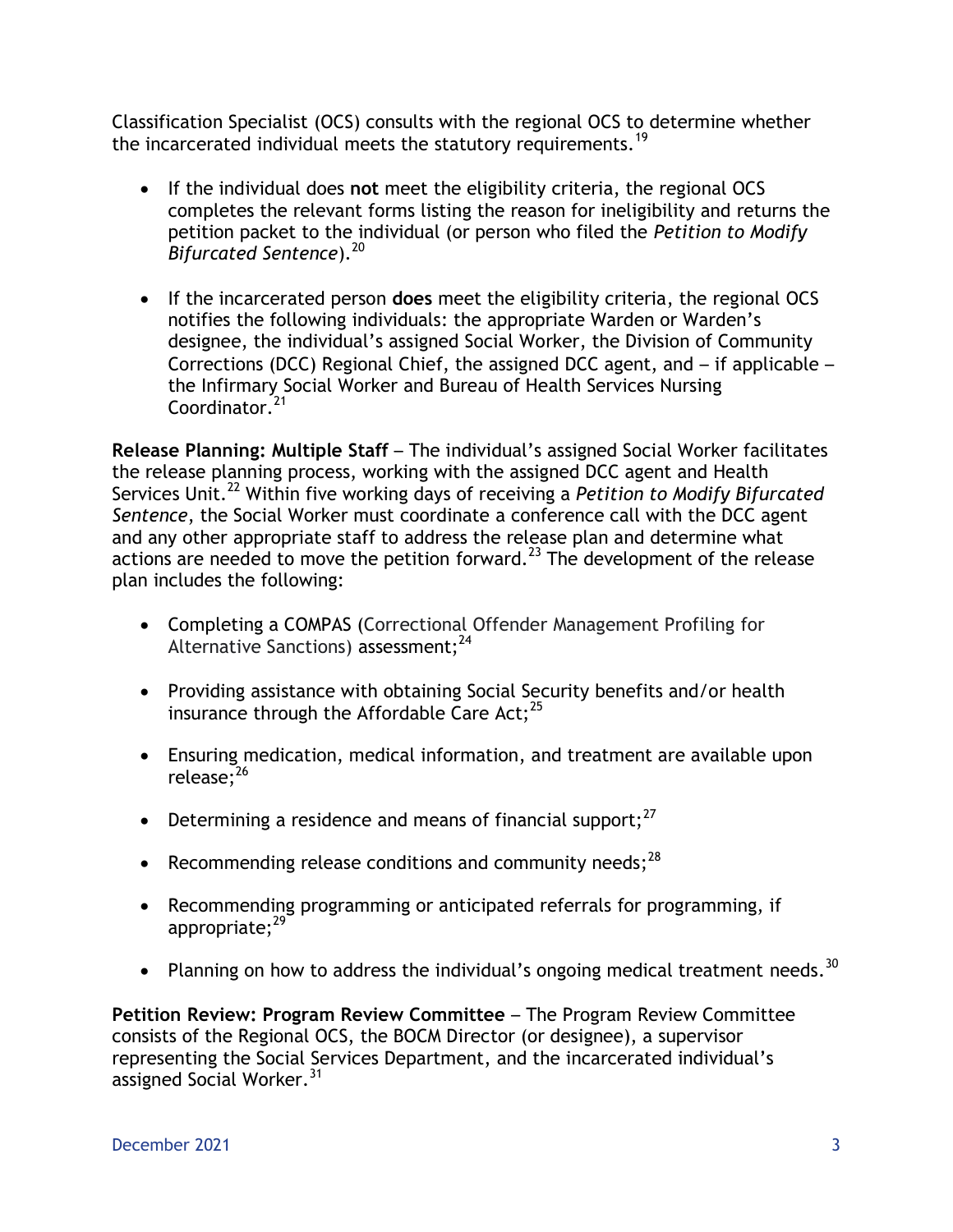- Scheduling The regional OCS sets a date to review the petition with the Program Review Committee and advises the incarcerated individual of that date. <sup>32</sup> The Committee may defer its review, however, if it needs additional information relevant to the *Petition to Modify Bifurcated Sentence.* 33
- Review Hearing
	- $\circ$  Department policy states that generally the incarcerated individual or person petitioning on the individual's behalf, the individual's attorney, and the Program Review Committee members participate in the review hearing.<sup>34</sup>
	- $\circ$  The review hearing includes a summary of the facts laid out in the petition, a presentation on why "public interest will be served" by a modification of the incarcerated individual's sentence, and Committee discussion.<sup>35</sup>
	- o The Program Review Committee may conduct the review hearing in person, by telephone or videoconferencing, or using any other virtual communication method the Department approves.<sup>36</sup>
- Factors The factors the Program Review Committee considers when determining whether public interest will be served by a modification of the individual's bifurcated sentence include the following:
	- $\circ$  The risk to the community (as determined by looking at the individual's offense, time served, motivation and attitude toward the offense, adjustment to supervision, detainers or pending legal matters, effects of age or illness on the individual's functioning and activities of daily living, custody classification, and impact on the victim); $^{37}$
	- $\circ$  The individual's adjustment to being in the correctional facility (as determined by looking at the conduct reports, positive changes in behavior while incarcerated, and demonstration of "good judgment and self-control");<sup>38</sup>
	- o Program participation, including the individual's efforts in programs and educational achievements while incarcerated:<sup>39</sup>
	- o The impact on Department resources (determined by assessing the individual's compliance with medical treatments), financial impact on the Department and cost of the individual's medical treatment, and the results of any psychological evaluations:<sup>40</sup> and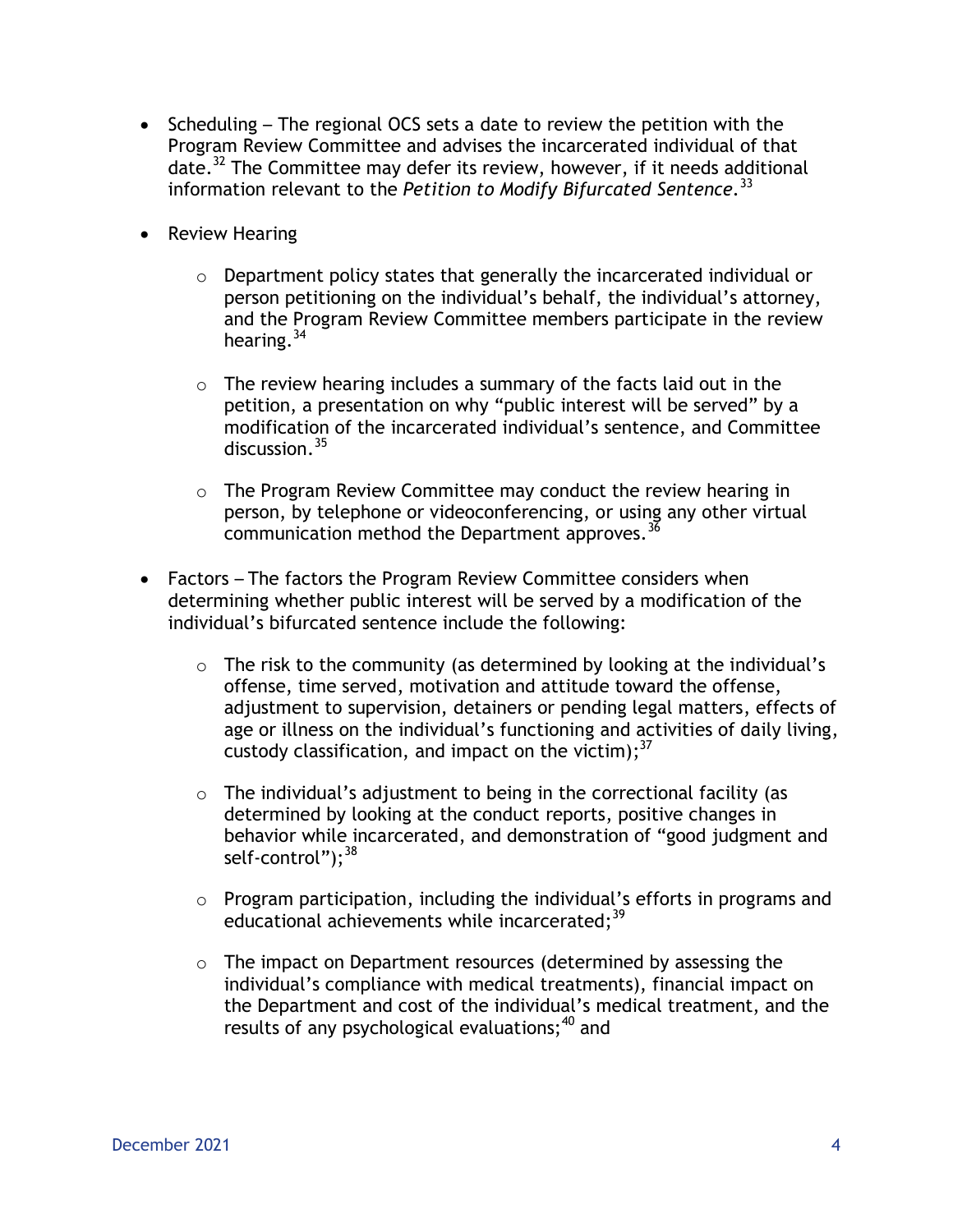$\circ$  The availability and viability of the individual's release plan, including a "stable" residence upon release, resources to address any health conditions and living costs, and community supports.<sup>41</sup>

### **Petition Decision and Referral to Sentencing Court: Program Review Committee**

- If the Committee unanimously agrees that the individual's *Petition to Modify Bifurcated Sentence* should move forward, it will refer the petition to the Sentencing Court.<sup>42</sup>
	- o Approved petitions (and all supporting documentation) are submitted to the Sentencing Court, the district attorney's office, the incarcerated person or petitioner, and – if applicable – the individual's attornev.<sup>43</sup>
- Denied petitions are not forwarded to the Sentencing Court.<sup>44</sup> If the Program Review Committee denies a *Petition to Modify Bifurcated Sentence*, the incarcerated individual must wait one year from the date of the denial to file a new petition.<sup>45</sup>

The Committee advises the DCC Agent and the Warden of the results of its review.<sup>46</sup>

### IV. DECISION-MAKING PROCESS

**Decision-Maker** – The Sentencing Court makes the final decision as to whether the public interest would be served by a modification of the individual's sentence.<sup>47</sup>

**Notice** – After setting a hearing date, the Court must provide "adequate" notice of the hearing date to the incarcerated individual, the Department, the attorney representing the individual, and the district attorney.<sup>48</sup> Once the Sentencing Court schedules a hearing, the clerk must send a notice of hearing to the victim if notification has been requested. 49

**Hearing** – The incarcerated individual must prove "by the greater weight of the credible evidence" that a modification of the bifurcated sentence would serve the public interest.<sup>50</sup> If the individual proves this, the Court will modify the sentence. If not, the Court will deny the petition for modification.<sup>51</sup>

• The incarcerated person and the district attorney have the right to be present at the hearing.<sup>52</sup> The victim of the individual's crime also has the right to be at the hearing and to provide a statement regarding the proposed Sentence Modification.<sup>53</sup>

**Decision** – If the Sentencing Court approves the *Petition to Modify Bifurcated Sentence (Geriatric/Extraordinary Health Condition)*, the individual's sentence is modified by reducing the "term of confinement in prison" portion of the sentence and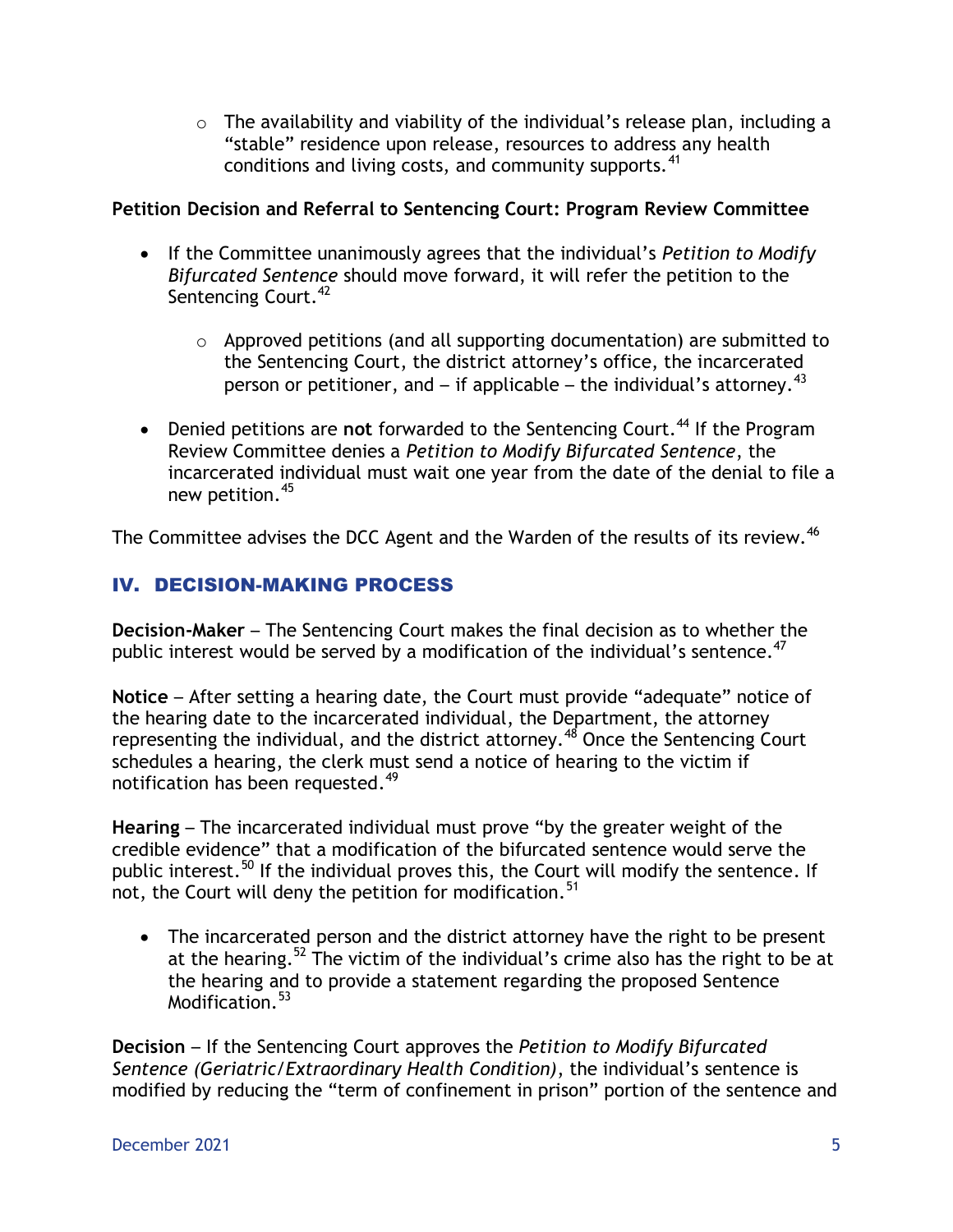lengthening the "term of extended supervision" imposed so that the total length of the original bifurcated sentence does not change.  $54$ 

 The Sentencing Court's decision is detailed on the *Order Concerning Sentence Modification (Geriatric/Extraordinary Health Condition)*, and the Court provides copies to the individual, the individual's attorney, the Department, and the relevant district attorney.<sup>55</sup>

## V. POST-DECISION

**Release Plan** – When the Sentencing Court notifies the Department that it has granted the individual's petition for Sentence Modification, the Department's records staff, Social Worker, and DCC staff must coordinate and implement the approved release plan with health services and other appropriate staff.<sup>56</sup>

#### **Appeals and Denials**

- New Petitions If the Program Review Committee approves a petition for referral to the Sentencing Court but the Court denies the petition, the incarcerated individual must wait one year from the date of the Court's decision to file a new petition.<sup>57</sup>
- Appeals
	- o If the Court **denies** the petition for Sentence Modification, the individual may appeal.
	- o If the Court **grants** the individual's petition for Sentence Modification, the state may appeal the Court's decision. <sup>58</sup>
	- $\circ$  Note that the Appellate Court may reverse a decision granting or denying a petition for Sentence Modification only if it determines that the Sentencing Court "erroneously exercised its discretion" in granting or denying the petition.<sup>59</sup>

**Supervision** – Individuals granted a Sentence Modification are released to "extended supervision" and are still considered to be in the legal custody of the Department.  $^{60}$ The Department's Division of Community Corrections carries out the supervision. <sup>61</sup>

**Termination/Revocation** – If the Department finds that the individual has violated any condition or rule of extended supervision, the person is returned to prison.<sup>62</sup>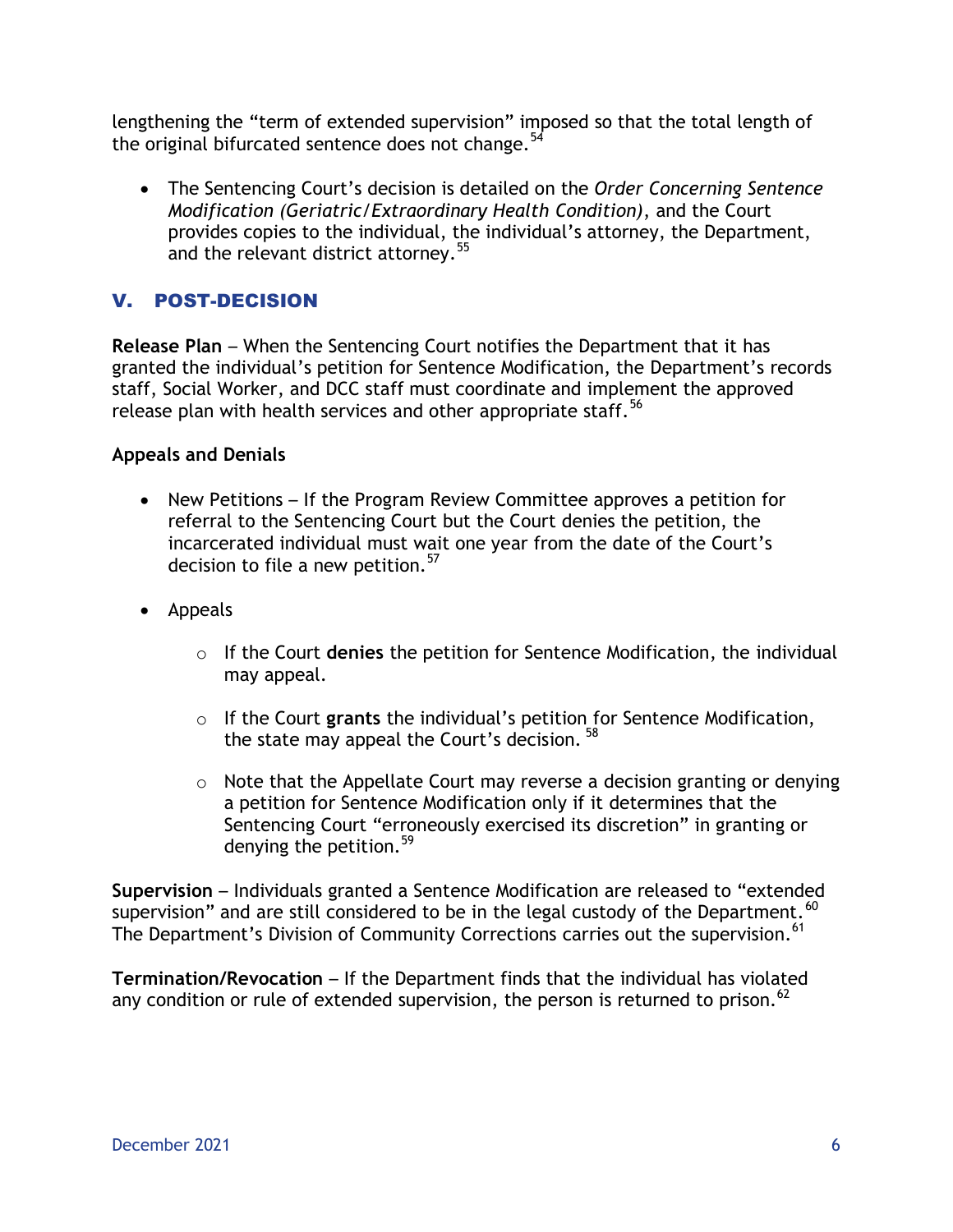#### VI. REPORTING/STATISTICS

The Department is not required by Wisconsin law to publish the numbers of individuals granted Sentence Modification Due to Extraordinary Health Condition or Age. However, in response to FAMM's request for information, the Department reported the following:<sup>63</sup>

- In 2019, the Department approved nine individuals for Sentence Modification Due to Extraordinary Health Condition or Age and denied 11 individuals.
- In 2020, the Department approved 19 individuals for Sentence Modification Due to Extraordinary Health Condition or Age and denied 119 individuals.

## PAROLE DUE TO EXTRAORDINARY CIRCUMSTANCES

The Department does not provide public information on Parole Due to Extraordinary Circumstances for eligible individuals serving sentences for felonies committed **before**  December 31, 1999. However, press reports in 2020 indicate that the Department is still utilizing this form of compassionate release.<sup>64</sup>

### I. ELIGIBILITY

**Medical Condition/Age** – An incarcerated individual serving a sentence for a felony committed before December 31, 1999, who is older or has a medical condition, may be eligible for parole due to "extraordinary circumstances." Department policy does not define this term in much detail, stating only that it includes advanced age, "infirmity" and disability, and/or being in need of treatment or services not available within the correctional institution.<sup>65</sup> None of those terms are defined in the parole statute or the relevant Department policies.

**Exclusions** – There do not appear to be any individuals excluded from consideration. Note that if the Department finds that "extraordinary circumstances" exist, individuals may be considered for Parole Due to Extraordinary Circumstances even if they have not yet reached their general parole eligibility date.  $^{66}$ 

#### II. APPLICATION/REFERRAL

Requests for Parole Due to Extraordinary Circumstances are submitted to the Warden of the facility where the individual is incarcerated. An incarcerated individual or a guardian, the Warden, or the Chair of the Parole Commission may make a request.  $^{67}$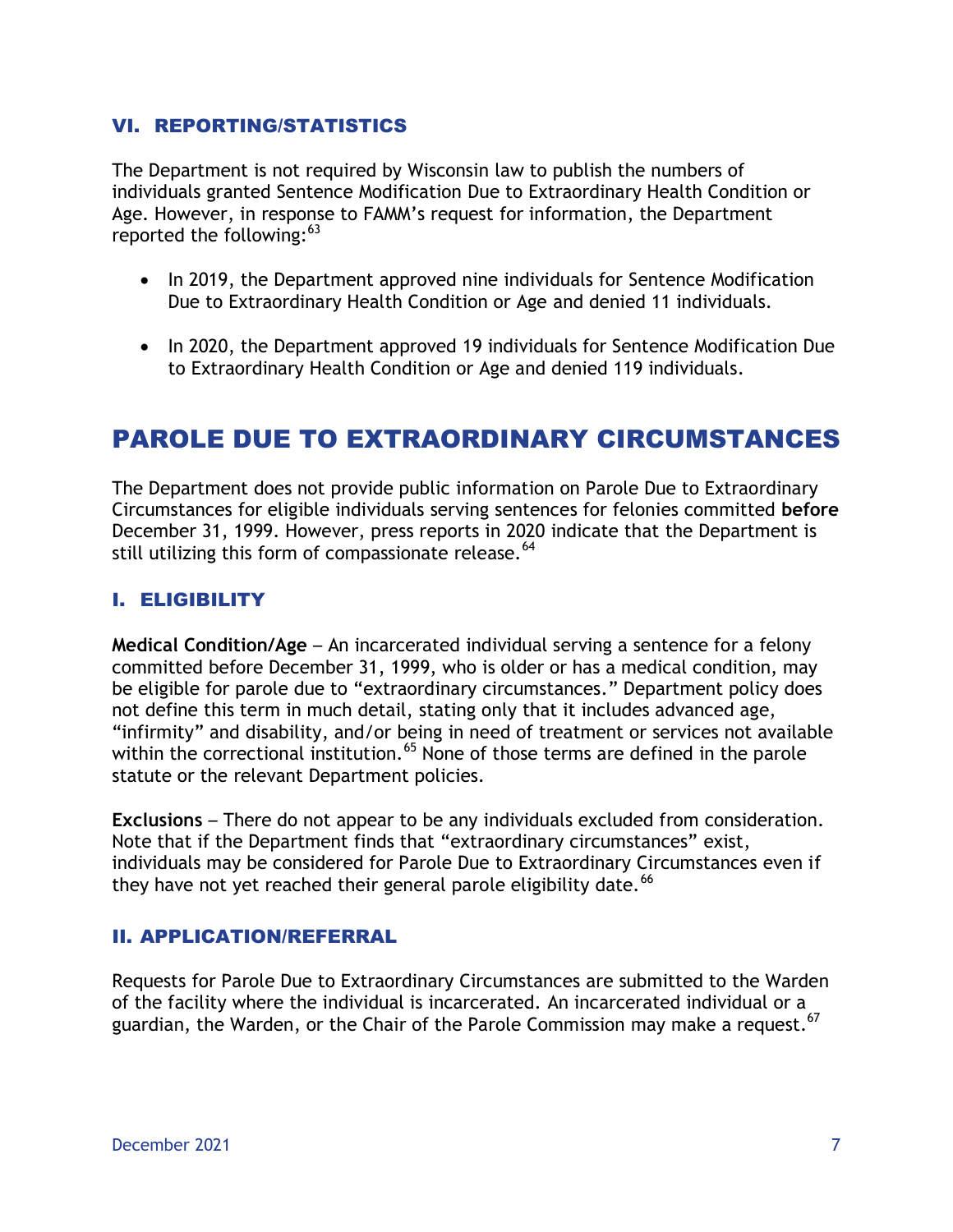#### III. DOCUMENTATION AND ASSESSMENT

The Warden reviews each request to determine whether an individual is statutorily eligible for consideration and then forwards the request to the Parole Commission Chair with a recommendation.<sup>68</sup>

#### IV. DECISION-MAKING PROCESS

**Decision-Maker** – The Wisconsin Parole Commission is the final authority for granting all types of early release for individuals who committed crimes before December 31,  $1999.<sup>69</sup>$ 

**Release Consideration Interview** – The Chair may assign one or more parole commissioners to conduct a "release consideration" interview with the incarcerated individual.<sup>70</sup> Those with "extraordinary health conditions" may have legal counsel during the interview.<sup>71</sup>

**Decision** – Following the release consideration interview, a parole commissioner may recommend that the individual be (1) released with or without special conditions or (2) denied release and have consideration deferred for a specified period of time to continue monitoring the person's condition.<sup>72</sup>

- The Chair makes the final determination as to whether the Commission can waive the individual's "service sentence requirement" due to extraordinary circumstances.<sup>73</sup>
- The Parole Commission must give notice of the decision to the Court, district attorney, and victim of the crime.<sup>74</sup>

### V. POST-DECISION

**Supervision** – The Department's Division of Community Corrections is responsible for supervising individuals released on Parole Due to Extraordinary Circumstances.<sup>75</sup>

#### VI. REPORTING/STATISTICS

The Department is not required to report on how many individuals have been granted Parole Due to Extraordinary Circumstances based on medical conditions or advanced age. However, in response to FAMM's request for information, the Department reported that in 2019 it granted three requests for Parole Due to Extraordinary Circumstances based on medical conditions or advanced age. The Department did not approve any requests in 2020.<sup>76</sup>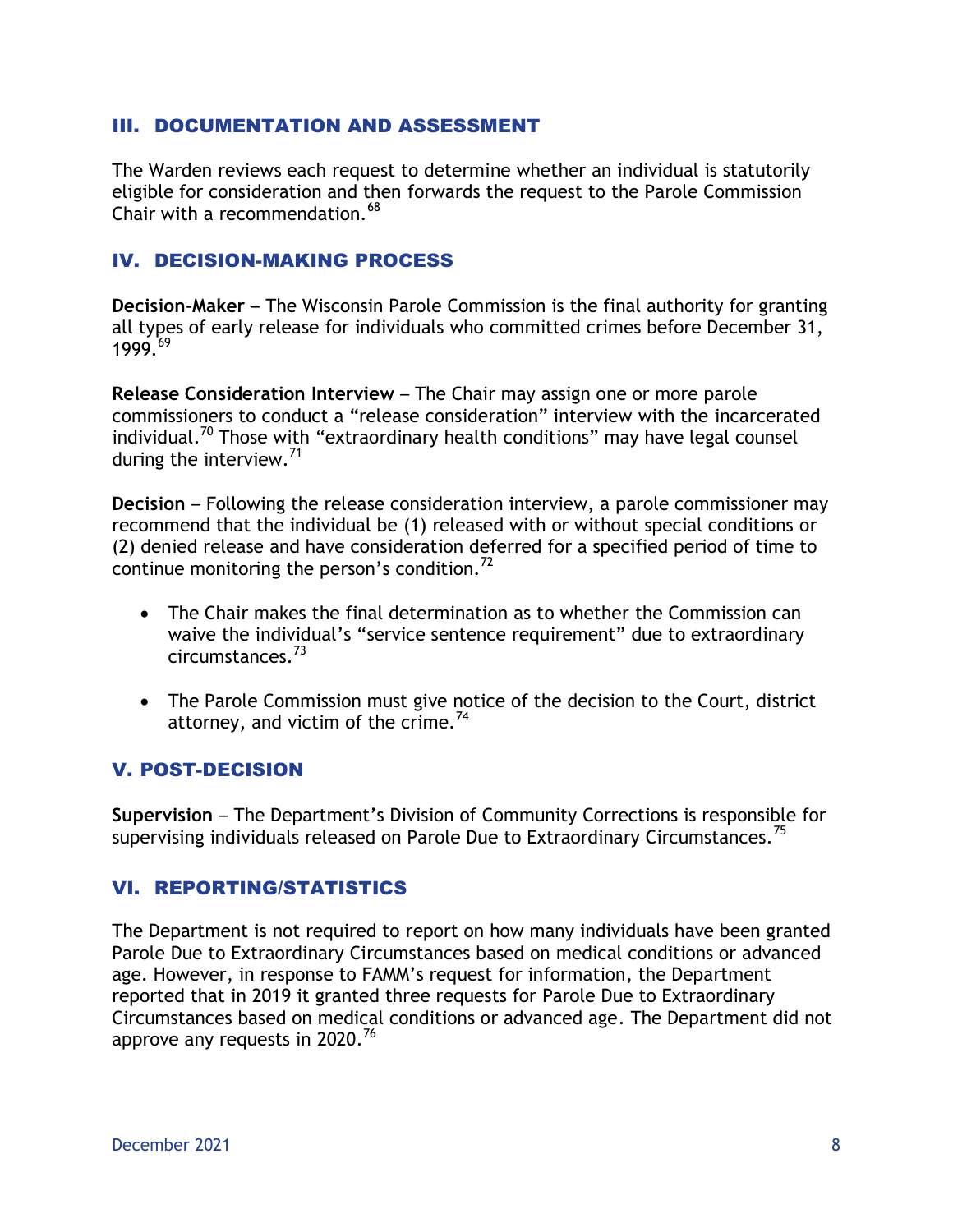## WISCONSIN COMPASSIONATE RELEASE PRIMARY LEGAL SOURCES

## SENTENCE MODIFICATION DUE TO EXTRAORDINARY HEALTH CONDITION OR AGE

(For Individuals Convicted On or After December 31, 1999)

#### **Statute**

Wisconsin Statutes, § 302.113 (9g) (2021), available through the Wisconsin State Legislature, [https://docs.legis.wisconsin.gov/statutes/statutes/302/113.](https://docs.legis.wisconsin.gov/statutes/statutes/302/113)

#### **Regulations**

Wisconsin Administrative Code (2021), DOC [Department of Corrections] § 302.41, available through the Wisconsin State Legislature, [https://docs.legis.wisconsin.gov/code/admin\\_code/doc/302.](https://docs.legis.wisconsin.gov/code/admin_code/doc/302)

Wisconsin Administrative Code (2021), PAR [Parole Commission] §§ 1.03 (9) and 1.08, available through the Wisconsin State Legislature, [https://docs.legis.wisconsin.gov/code/admin\\_code/pac/1.](https://docs.legis.wisconsin.gov/code/admin_code/pac/1)

#### **Agency Policy/Publications**

Wisconsin Department of Corrections, Division of Adult Institutions, Policy and Procedures, Policy 302.00.13-TIS Petition to Modify Bifurcated Sentences for Geriatric/Extraordinary Health Condition (2021), [https://doc.wi.gov/DepartmentPoliciesDAI/3020013.pdf.](https://doc.wi.gov/DepartmentPoliciesDAI/3020013.pdf)

State of Wisconsin Circuit Courts, *Petition to Modify Bifurcated Sentence (Geriatric/Extraordinary Health Condition)* (Form CR-254) (2019), available through the Wisconsin Court System website, [https://www.wicourts.gov/forms/CR-254.pdf.](https://www.wicourts.gov/forms/CR-254.pdf)

State of Wisconsin Circuit Courts, *Order Concerning Sentence Modification (Geriatric/Extraordinary Health Condition)* (Form CR-256) (2011), available through the Wisconsin Court System website, [https://www.wicourts.gov/formdisplay/CR-256.pdf?formNumber=CR-](https://www.wicourts.gov/formdisplay/CR-256.pdf?formNumber=CR-256&formType=Form&formatId=2&language=en)[256&formType=Form&formatId=2&language=en.](https://www.wicourts.gov/formdisplay/CR-256.pdf?formNumber=CR-256&formType=Form&formatId=2&language=en)

(continued on next page)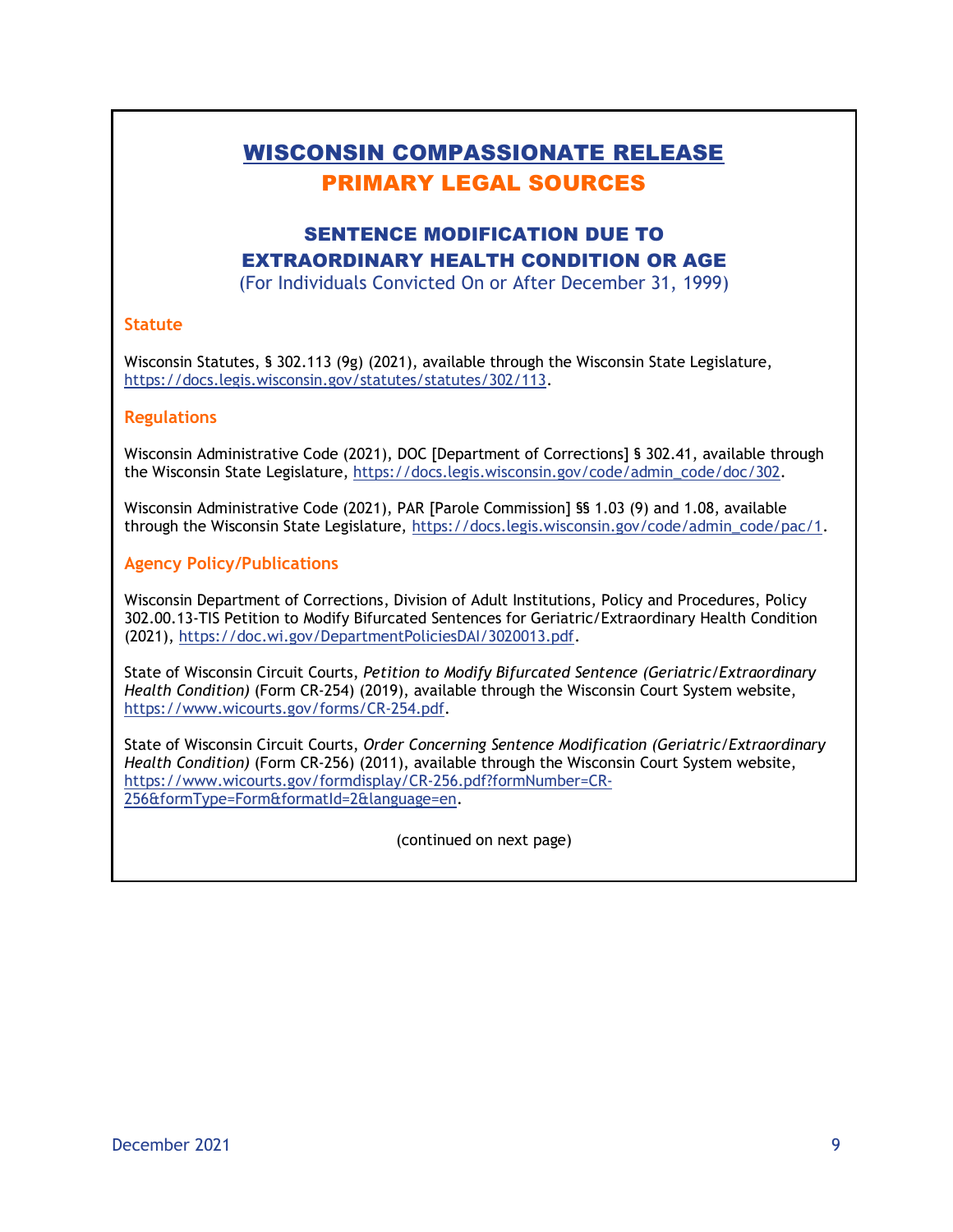## WISCONSIN COMPASSIONATE RELEASE PRIMARY LEGAL SOURCES

(continued from previous page)

#### PAROLE DUE TO EXTRAORDINARY CIRCUMSTANCES

(For Individuals Convicted Before December 31, 1999)

#### **Statute**

Wisconsin Statutes, § 304.06 (1m) (2021), available through the Wisconsin State Legislature, [https://docs.legis.wisconsin.gov/statutes/statutes/304.](https://docs.legis.wisconsin.gov/statutes/statutes/304)

#### **Regulations**

Wisconsin Administrative Code (2021), PAC [Parole Commission] § 1.05 (2) (a), available through the Wisconsin State Legislature, [https://docs.legis.wisconsin.gov/code/admin\\_code/pac/1.](https://docs.legis.wisconsin.gov/code/admin_code/pac/1)

#### **Agency Policy**

Wisconsin Department of Corrections, Executive Directive #31-Extraordinary Circumstances for Parole Consideration (Nov. 1, 2013).

 This directive is not available on the Department of Corrections website; to obtain a copy, contact the Department at 3099 East Washington Avenue, Madison, WI 53704, (608) 240-5000. A copy of the directive is also available on the Wisconsin *Forum for Understanding Prison* blog at [https://ffupstuff.files.wordpress.com/2018/09/exec-directive-31.pdf.](https://ffupstuff.files.wordpress.com/2018/09/exec-directive-31.pdf)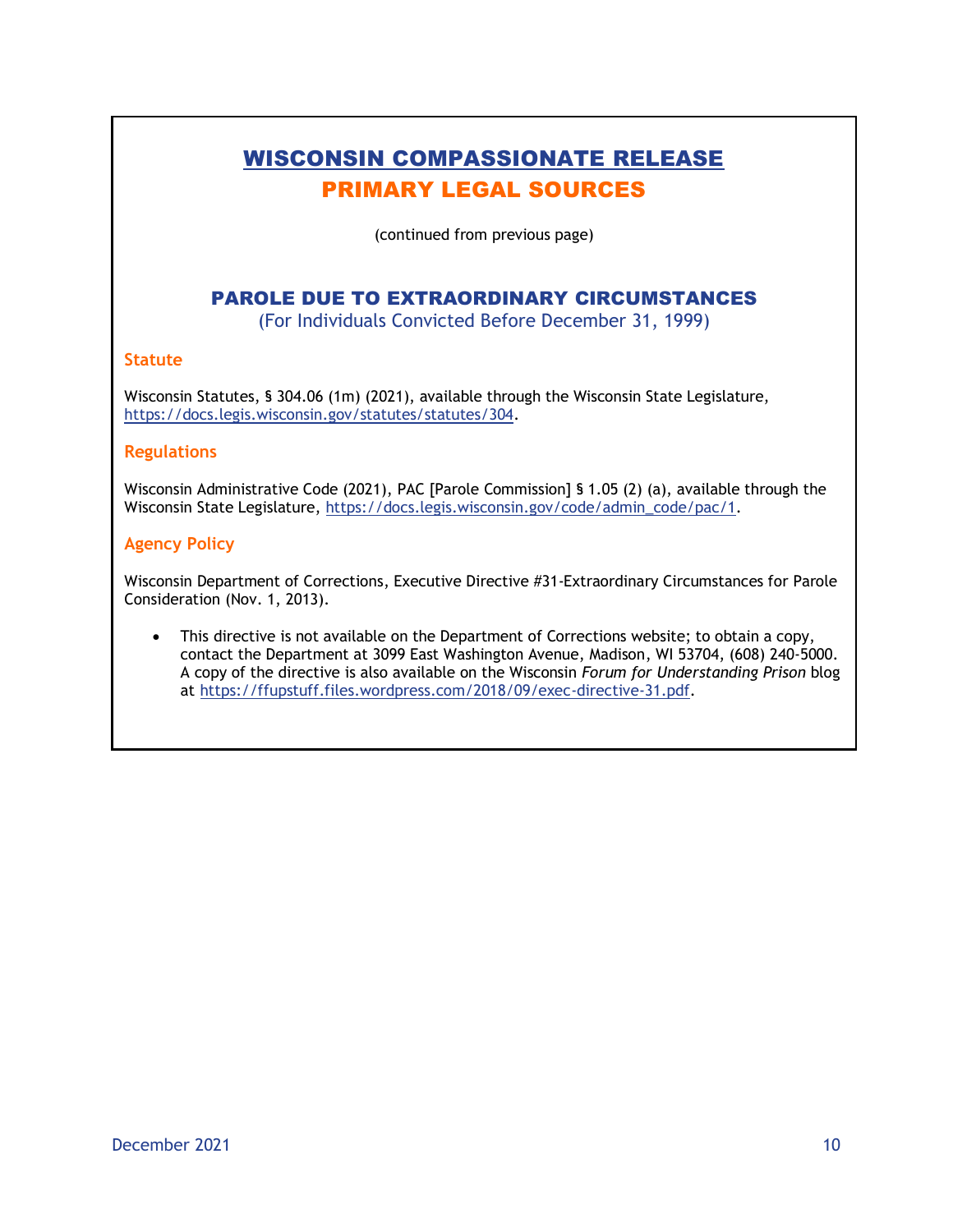## NOTES

\* *Id. means see prior note.*

<sup>1</sup> Wis. Stat. § 302.113 (9g); Wis. Admin. Code DOC § 302.41; Wis. Admin. Code PAC §§ 1.03 (9) and 1.08; Wisconsin Department of Corrections/Division of Adult Institutions Policy and Procedures (DOC Policy) 302.00.13, TIS Petition to Modify Bifurcated Sentences for Geriatric/Extraordinary Health Condition.

<sup>2</sup> Wis. Stat. § 304.06 (1m); Wis. Admin. Code PAC § 1.05 (2) (a); Wisconsin Department of Corrections Executive Directive (DOC Directive) #31.

 $3$  A bifurcated sentence requires a period of initial confinement and a period of extended supervision. See Wis. Stat. § 973.01.

<sup>4</sup> Wis. Stat. § 302.113 (9g); Wis. Admin. Code DOC § 302.41 (1); DOC Policy 302.00.13, Procedure, § I.

 $5$  Wis. Stat. §§ 302.113 (9g) (a) (1) and (b); DOC Policy 302.00.13, Definitions.

<sup>6</sup> Wisconsin Department of Corrections, *Affidavit of Extraordinary Health Condition* (Form DOC 3612) (Feb. 20, 2019). This form is not publicly available on the Department website.

 $^7$  Wis. Stat. § 302.113 (9g) (b) (2); Wis. Admin. Code DOC § 302.41 (1) (b); DOC Policy 302.00.13, Procedure, § (I) (B).

 $8$  Wis. Stat. § 302.113 (9g) (b) (1); Wis. Admin. Code DOC § 302.41 (1) (a); DOC Policy 302.00.13, Procedure, § (I) (A).

 $9$  Wis. Stat. § 302.113 (9g) (b); Wis. Admin. Code DOC § 302.41 (1). For more information on which crimes constitute Class A and Class B felonies, see Wisconsin Legislative Fiscal Bureau, Felony Sentencing and Probation (January 2019), Appendix 4-Classified Felony Offenses, [https://docs.legis.wisconsin.gov/misc/lfb/informational\\_papers/january\\_2019/0053\\_felony\\_sentencin](https://docs.legis.wisconsin.gov/misc/lfb/informational_papers/january_2019/0053_felony_sentencing_and_probation_informational_paper_53) [g\\_and\\_probation\\_informational\\_paper\\_53.](https://docs.legis.wisconsin.gov/misc/lfb/informational_papers/january_2019/0053_felony_sentencing_and_probation_informational_paper_53)

 $10$  Wis. Stat. § 302.113 (9g) (b); Wis. Admin. Code DOC § 302.41 (1); DOC Policy 302.00.13, Procedure, § I.

<sup>11</sup> DOC Policy 302.00.13, Procedure,  $\frac{1}{10}$  (A) and II (B).

<sup>12</sup> The Department version of the *Petition to Modify Bifurcated Sentence* (Form DOC-2501) is not publicly available; however, the State of Wisconsin Circuit Courts *Petition to Modify Bifurcated Sentence* (Form CR-254), which has identical content, is available online. See the Primary Legal Sources box at the end of this memo for the link.

 $13$  DOC Policy 302.00.13, Procedure, § II (C). The Department does not make these two forms publicly available; however, they are available from the Wisconsin *Forum for Understanding Prison* blog at [https://ffupstuff.files.wordpress.com/2015/02/compassionate-release-formsall.pdf.](https://ffupstuff.files.wordpress.com/2015/02/compassionate-release-formsall.pdf)

 $14$  One of the two affidavits must be completed by the Department physician currently treating the individual, and both affidavits must be notarized. DOC Policy 302.00.13, Procedure, § II (C) (4) (b). Note that although the policy says the medical affidavits must be submitted with the petition forms, it also says that the affidavits "shall be completed within 90 days of the date the petition is submitted." Id.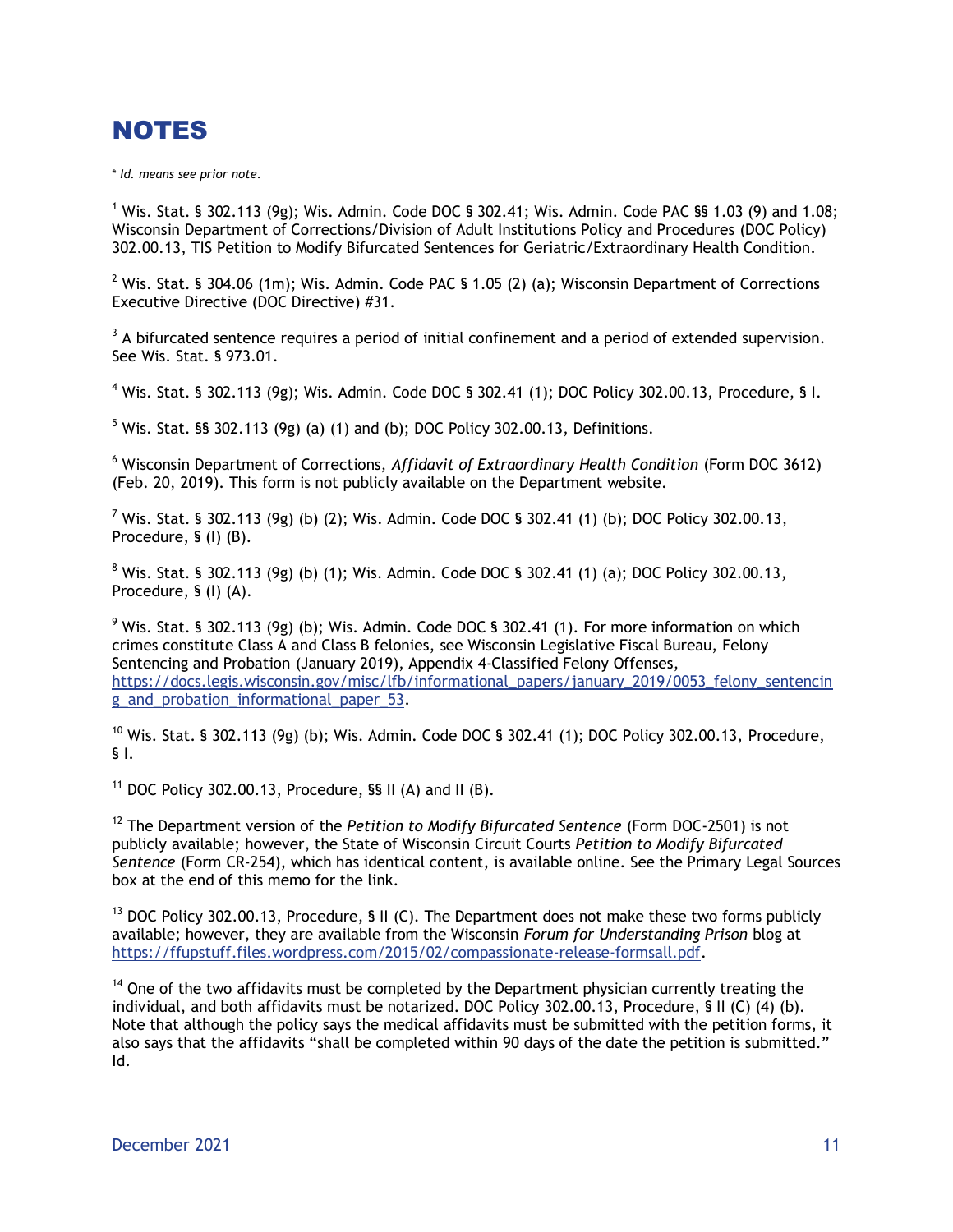<sup>15</sup> Wisconsin Department of Corrections, Affidavit of Extraordinary Health Condition (Form DOC 3612) (Feb. 2019). The form is not publicly available on the Department website.

DOC Policy 302.00.13, Procedure, § III (B).

Id. at § III (C).

Id. at § III (E).

Id. at § III (D).

Id. at § III (G).

Id. at § III (H).

Id. at § III (K).

Id. at § III (I).

<sup>24</sup> Id. at § III (K). COMPAS, or Correctional Offender Management Profiling for Alternative Sanctions, is a risk management and case management tool that the Wisconsin Department of Corrections uses. For more information, see [https://doc.wi.gov/Pages/AboutDOC/COMPAS.aspx.](https://doc.wi.gov/Pages/AboutDOC/COMPAS.aspx)

```
25 DOC Policy 302.00.13, § III (K).
```
Id. at § III (J).

Id. at § III (L).

Id.

Id.

Id. at §§ III (J) and III (L) (5).

Id. at § IV (A).

Id. at § III (M).

Id. at § V (A).

Id. at § IV (B).

Id. at § V (B**).**

Wis. Admin. Code DOC § 302.41 (9).

DOC Policy 302.00.13, Procedure, § V (C) (1).

ld. at § V (C) (2).

Id. at § V (C) (3).

Id. at § V (C) (4).

December 2021 and the state of the state of the state of the state of the state of the state of the state of the state of the state of the state of the state of the state of the state of the state of the state of the state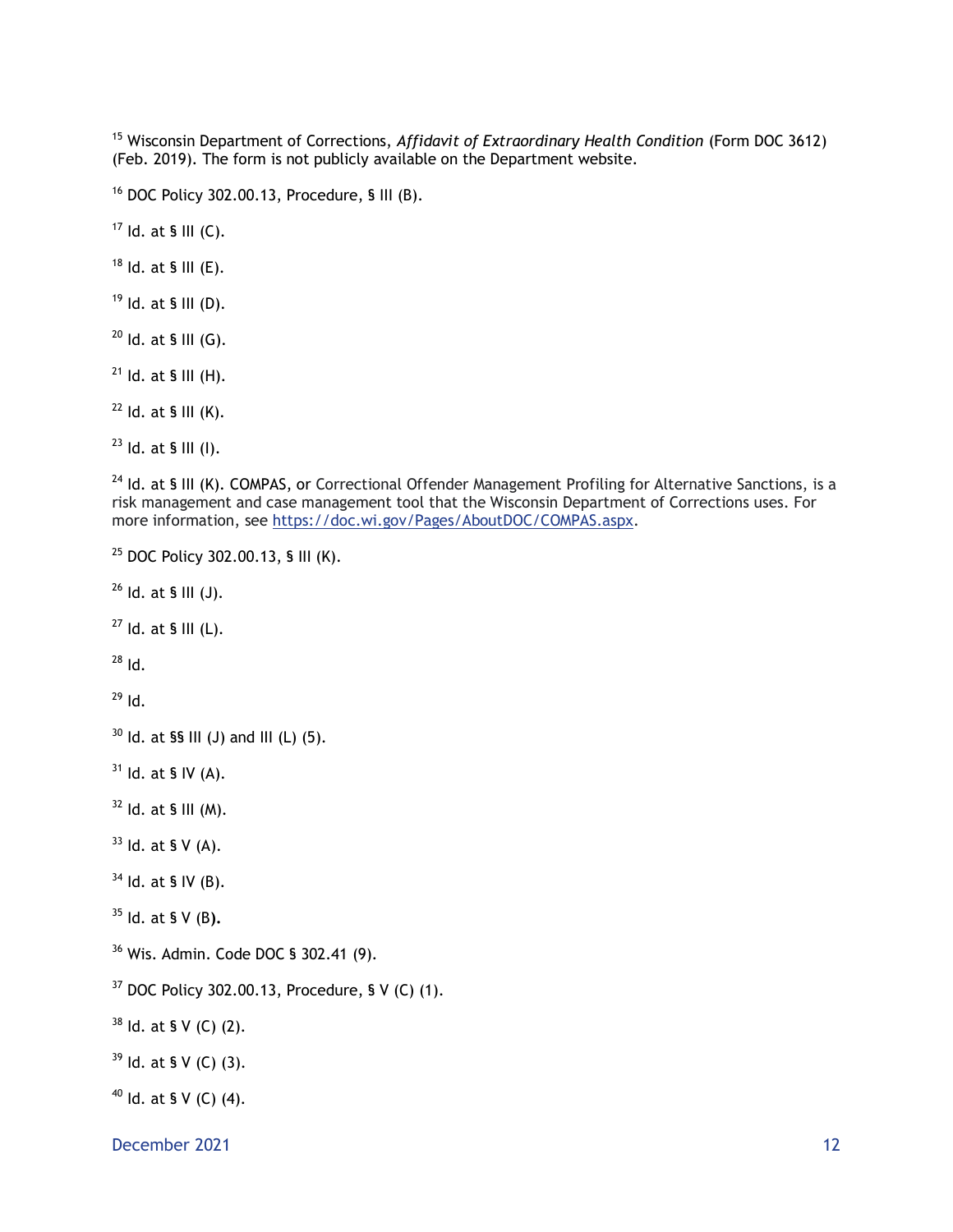<sup>41</sup> Id. at § V (C) (5).

<sup>42</sup> Id. at § VI (A). See also Wis. Stat. § 302.113 (9g) (cm); Wis. Admin. Code DOC § 302.41 (13).

 $43$  DOC Policy 302.00.13, Procedure, § VI (B).

 $44$  Id. at § VII (A).

<sup>45</sup> Wis. Stat. § 302.113 (9g) (i); DOC Policy 302.00.13, Procedure, § VII (B).

 $46$  DOC Policy 302.00.13, Procedure, § V (D).

 $47$  Wis. Stat. § 302.113 (9g) (d).

 $48$  Id. Note that an incarcerated individual has the right to be represented by counsel in Sentence Modification proceedings and may apply to the state public defender for appointment of counsel before or after the filing of the petition with the Program Review Committee. If the petition is referred to the Sentencing Court and the incarcerated individual does not have counsel, the Court may refer the matter to the state public defender's office for a determination of financial eligibility (i.e., indigence) and appointment of counsel. Id. at (9g) (j).

 $49$  Id. at (9g) (g) (1) through (g) (3).

 $50$  Id. at (9g) (e).

 $<sup>51</sup>$  Id.</sup>

 $52$  Id. at (9g) (d).

 $53$  Wis. Stat. § 302.113 (9g) (d); DOC Policy 302.00.13, § VI (D). Note that the courts stopped holding inperson hearings in early 2020 due to COVID-19. In June 2021, the Wisconsin Supreme Court terminated its order suspending in-person hearings and they resumed as of July 1, 2021. See Supreme Court of Wisconsin, In re the Matter of Remote Hearings in Appellate Courts, https://www.wicourts.gov/supreme/docs/sco\_remotehearingac.pdf.

<sup>54</sup> Wis. Stat. § 302.113 (9g) (f).

<sup>55</sup> State of Wisconsin Circuit Courts, *Order Concerning Sentence Modification (Geriatric/Extraordinary Health Condition)* (Form CR-256).

<sup>56</sup> DOC Policy 302.00.13, Procedure, § VI (E).

<sup>57</sup> Wis. Stat. § 302.113 (9g) (i); DOC Policy 302.00.13, Procedure, § VII (B).

<sup>58</sup> Wis. Stat. § 302.113 (9g) (h).

 $59$  Id.

 $60$  Wis. Stat. § 302.113 (8m).

<sup>61</sup> Wisconsin Department of Corrections, Division of Community Corrections General Information webpage, "Probation, Parole, and Extended Supervision," [https://doc.wi.gov/Pages/AboutDOC/CommunityCorrections/GeneralInformation.aspx.](https://doc.wi.gov/Pages/AboutDOC/CommunityCorrections/GeneralInformation.aspx)